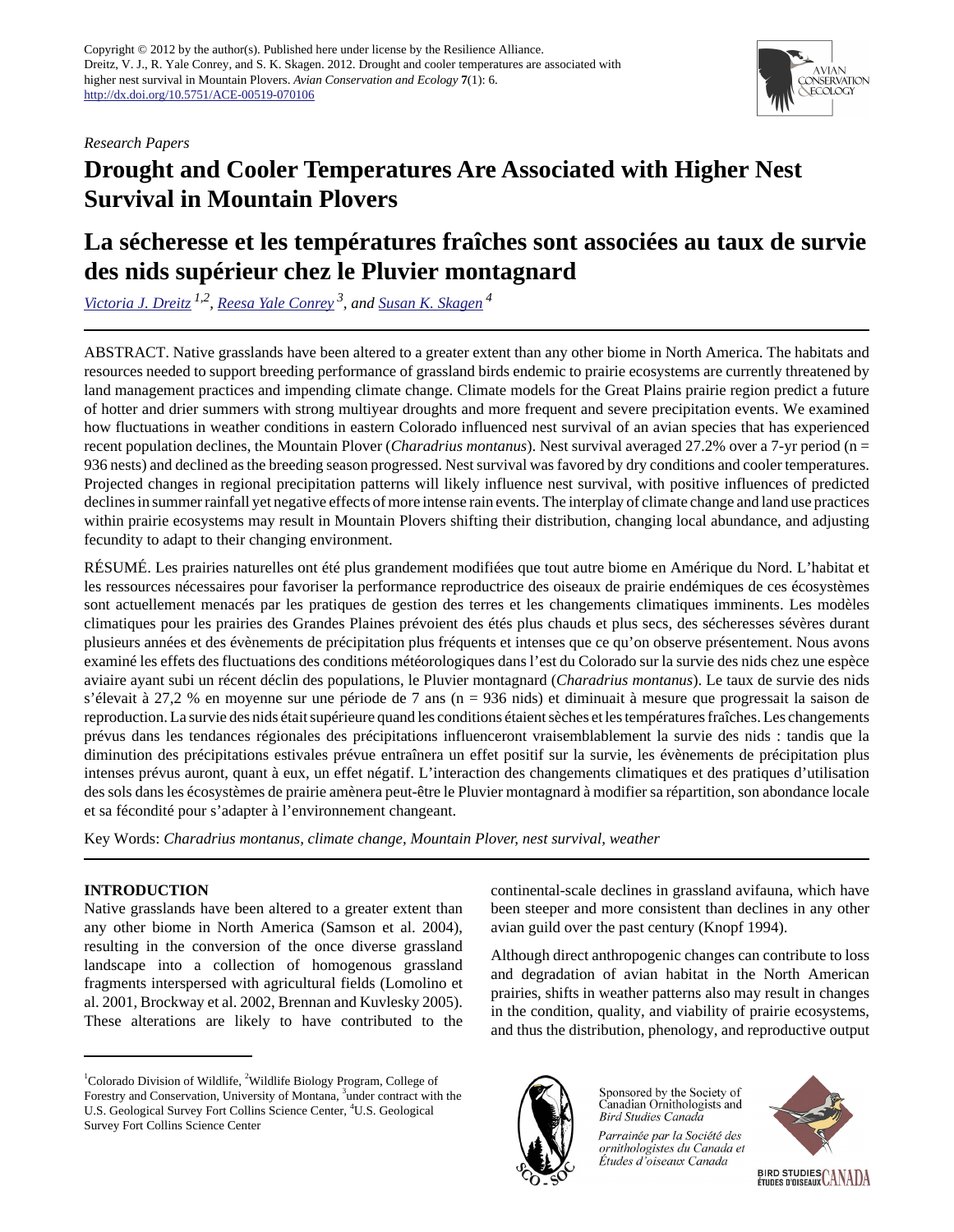of many grassland birds. Presumably by affecting food resources, habitat structure, or predator abundance and behavior, higher levels of precipitation favor reproductive success of several grassland and shrubland passerines, such as Brewer's Sparrow (*Spizella breweri*), Rufous-crowned Sparrow (*Aimophila ruficeps*), and Lark Bunting (*Calamospiza melanocorys*; Rotenberry and Wiens 1989, 1991; Morrison and Bolger 2002, Skagen and Yackel Adams 2012). Precipitation, however, may not lead to higher reproductive output in the Mountain Plover (*Charadrius montanus*), a unique grassland species at the extreme of grassland bird habitat niches that prefers highly disturbed or exposed ground (Knopf 1996) within the prairie ecosystems of North America.

Mountain Plovers are short-distance migratory birds that breed in grasslands and recently tilled agricultural fields in interior North America from Montana to northern New Mexico and the panhandles of Oklahoma and Texas, and winter in dry plains from California to Texas with the largest concentration in the Imperial Valley, California (Knopf and Wunder 2006). During the breeding season, female plovers split their clutches between two nest sites, incubating at the second site while the males incubate at the first nest site (Knopf and Wunder 2006). Steep declines in population size have been reported for Mountain Plovers across their range since 1966, presumably stemming from loss of grassland habitats to agriculture and declining prairie dog populations. In 1999, the U.S. Fish and Wildlife Service was petitioned for 'threatened' status of the Mountain Plover, but a decision in 2003 found that listing was not warranted (USFWS 2003). Listing of the Mountain Plover as threatened was reconsidered in 2010 and the proposed listing was withdrawn (USFWS 2011). Regardless of legal conservation status, a better understanding of the factors that affect life history traits is imperative for the development of conservation strategies for this species that breeds and winters within the borders of the Great Plains region of North America.

Reproductive output is one crucial component in determining population performance of a migratory species. An element of reproductive performance, nest survival, is defined as the probability that a nest will be successful with  $\geq 1$  egg hatching (precocial species) or  $\geq 1$  nestling fledging (altricial species; Dinsmore et al. 2002). Nest survival of Mountain Plover, a precocial species, has been estimated across the species' breeding range, including areas in Colorado (e.g., Graul 1975, Knopf and Rupert 1996, Knopf and Wunder 2006, Mettenbrink et al. 2006, Dreitz and Knopf 2007) and Montana (e.g., Knowles et al. 1982, Knowles and Knowles 1984, Dinsmore et al. 2002), and ranges from 26% (Knopf and Rupert 1996) to 65% (Graul 1975). Studies examining factors influencing nest survival have found higher survival of nests attended by males rather than females (Dinsmore et al. 2002), that nest survival does not differ with land use, i.e., rangeland vs. agricultural lands (Dreitz and Knopf 2007), and is independent of the distance from anthropogenic edges (Mettenbrink et al. 2006). Dinsmore et al. (2002) examined the influence of daily weather measures on nest survival of Mountain Plovers in Montana, the northern fringe of the species' range. Their findings suggest that daily precipitation events decreased daily nest survival, i.e., the probability a nest will survive one day, but maximum daily temperature had no effect.

Colorado is considered the stronghold for Mountain Plovers, because over half of the continent's population is believed to breed in the state, particularly on the eastern plains (Kuenning and Kingery 1998). The eastern plains of Colorado is an expansive area of > 90,000 km² of shortgrass prairie bordered by the foothills of the Rocky Mountains to the west and the state's borders to the east, north, and south. Drought is the primary ecological driver that maintains the shortgrass prairie ecosystem (Askins et al. 2007) in eastern Colorado. Annual variation in precipitation is the key mechanism influencing the function and structure of the area (Collins et al. 2008). Within-year in spatial variation in precipitation is relatively low at distances < 40 km and nearly equal in magnitude to annual temporal variation at distances of 120-160 km (Augustine 2010). The shortgrass prairie ecosystem experiences extreme weather conditions because of its location inland and east of a large mountain barrier resulting in large inter- and intra-seasonal fluctuations in weather patterns (Pielke and Doesken 2008). Climate models for this area predict a future of hotter and drier summers with strong multiyear droughts and more frequent and severe precipitation events (Matthews 2008).

We examined how seasonal and daily weather conditions influenced nest survival of Mountain Plovers across the eastern plains of Colorado during a 7-yr period. Our objectives were to distinguish whether temperatures and precipitation levels at seasonal or daily time scales influence the outcome of nesting attempts within the core range of Mountain Plovers, and secondly, to determine what weather conditions during the breeding season favored nest survival of Mountain Plovers. Knowledge of how mountain plovers respond to shifts in weather events across their breeding area will be invaluable to inform conservation practices and management agendas in the face of impending climate change.

#### **METHODS**

#### **Study area**

The study area covered 13 counties in the eastern plains of Colorado, USA (Fig. 1) consisting of private and public lands. The eastern Colorado landscape is relatively flat, dominated by rangeland pastures vegetated by low-growing buffalograss (*Buchloe dactyloides*) and blue grama (*Bouteloua gracilis*), and grazed to varying degrees by domestic livestock, native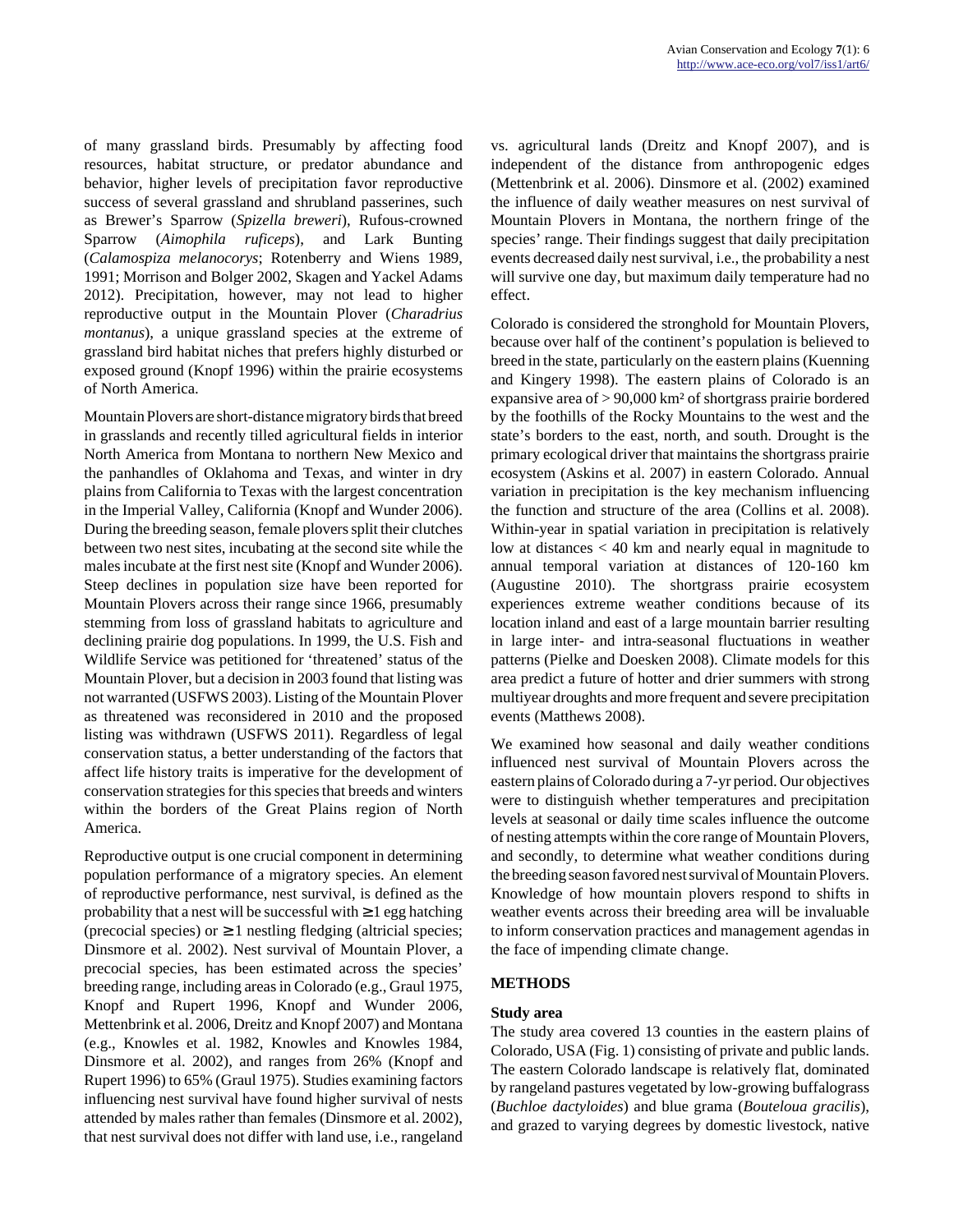ungulates, and black-tailed prairie dogs (*Cynomys ludovicianus*). Pastures were interspersed with patches of agricultural fields and to a lesser extent, native shrublands and riparian areas. Agricultural fields were comprised predominately of dryland crops with some irrigated crops near arid river systems.

**Fig. 1**. Map of study area in eastern Colorado and the weather stations that provided data. Mountain Plover (*Charadrius montanus*) nests were located in the shaded counties, mainly on private land. Fewer than 20% of nests were on public land located in the Pawnee National Grassland, which borders Wyoming. Nests were located near the northern and southern borders of Colorado, but none were near the eastern border with Kansas. The nearest weather stations to each nest are shown with closed black triangles. Additional stations, located east of -105.35 degrees longitude, with available data but that were not nearest to nests are shown with open triangles. Black lines represent the major highways in eastern Colorado.



#### **Nesting monitoring**

Each year from 2001 to 2006 and in 2009, data collection began in mid-April and continued until the last nest hatched. Study plots were systematically searched for Mountain Plover nests ≥ 4 times throughout the nesting period. We either slowly drove a motorized vehicle or walked, dependent on access requirements, across each pasture or agriculture field and periodically stopped to scan for plovers. Individual adult plovers were observed until they returned to the nest or their behavior indicated they did not have a nest, e.g., flew out of area, exhibited courting behavior, or had chicks present. We defined a nest as a structure with  $\geq 1$  egg. Multiple nest structures or scrapes may be constructed within a nest site, but only one nest structure contains eggs (Knopf and Wunder 2006). We marked nests with a small flag and/or "natural" marker consisting of dried cattle droppings or agricultural vegetation.

Nests were checked every 3-12 d until the eggs hatched or failed. Mountain Plovers do not begin incubation until the clutch is complete, with the incubation period lasting ~29 d (Dinsmore et al. 2002). Nests were considered successful if  $\geq$ 1 egg hatched, regardless of the size of the clutch. If hatching was not directly observed, evidence at nests such as small eggshell fragments (Mabee 1997) and/or finding young near the nest was used to assess hatching. As with many ground nesting precocial species, the first small eggshell fragments made by the hatching young remain in the nest while the adults remove the larger fragments (Knopf and Wunder 2006). These small "pip chips" are quite visible with their contrasting bluegreen and white coloration. Nests were classified as failed when no small eggshell fragments were present in the nest, eggs were missing or broken, or the adult abandoned the nest. In 2004-2009, nests were checked more often as hatch date approached, resulting in increased accuracy of hatch date estimation.

#### **Weather variables**

We obtained daily precipitation and temperature values from the weather station closest to each nest. Stations (Fig. 1) were administered by the National Oceanic and Atmospheric Administration (NOAA; data requested from [www.ncdc.noaa.](http://www.ncdc.noaa.gov/oa/climate/stationlocator.html) [gov/oa/climate/stationlocator.html](http://www.ncdc.noaa.gov/oa/climate/stationlocator.html)), the Shortgrass Steppe Long Term Ecological Research project, and U.S. Department of Agriculture-Agricultural Research Service. If weather data in a given day were unavailable from the nearest weather station, we used data from the next nearest station. Because the timing of data collection differed among stations (00:00– 00:30, 06:00–08:00, or 17:00–18:00 hours), some measurements were offset by one day so that nest fate was associated with the most recent minimum temperature (early morning ~05:00), maximum temperature (previous afternoon), and precipitation event (previous afternoon). The distance between weather stations and nests was < 42 km; at these distances, spatial variation in precipitation within a year is relatively low compared with annual variation (Augustine 2010). Daily values were averaged (for temperature) or summed (for precipitation) over May–June, encompassing 90% of the nesting season, to produce seasonal values.

#### **Data analysis**

Daily nest survival (DNS), the probability that a nest will survive a single day, was calculated using the nest survival model in Program MARK, version 5.1 (White and Burnham 1999). Daily nest survival could be influenced by a large number of patterns in daily and seasonal weather conditions. To limit the number of models evaluated, we developed a set of a priori biological hypotheses and used these to choose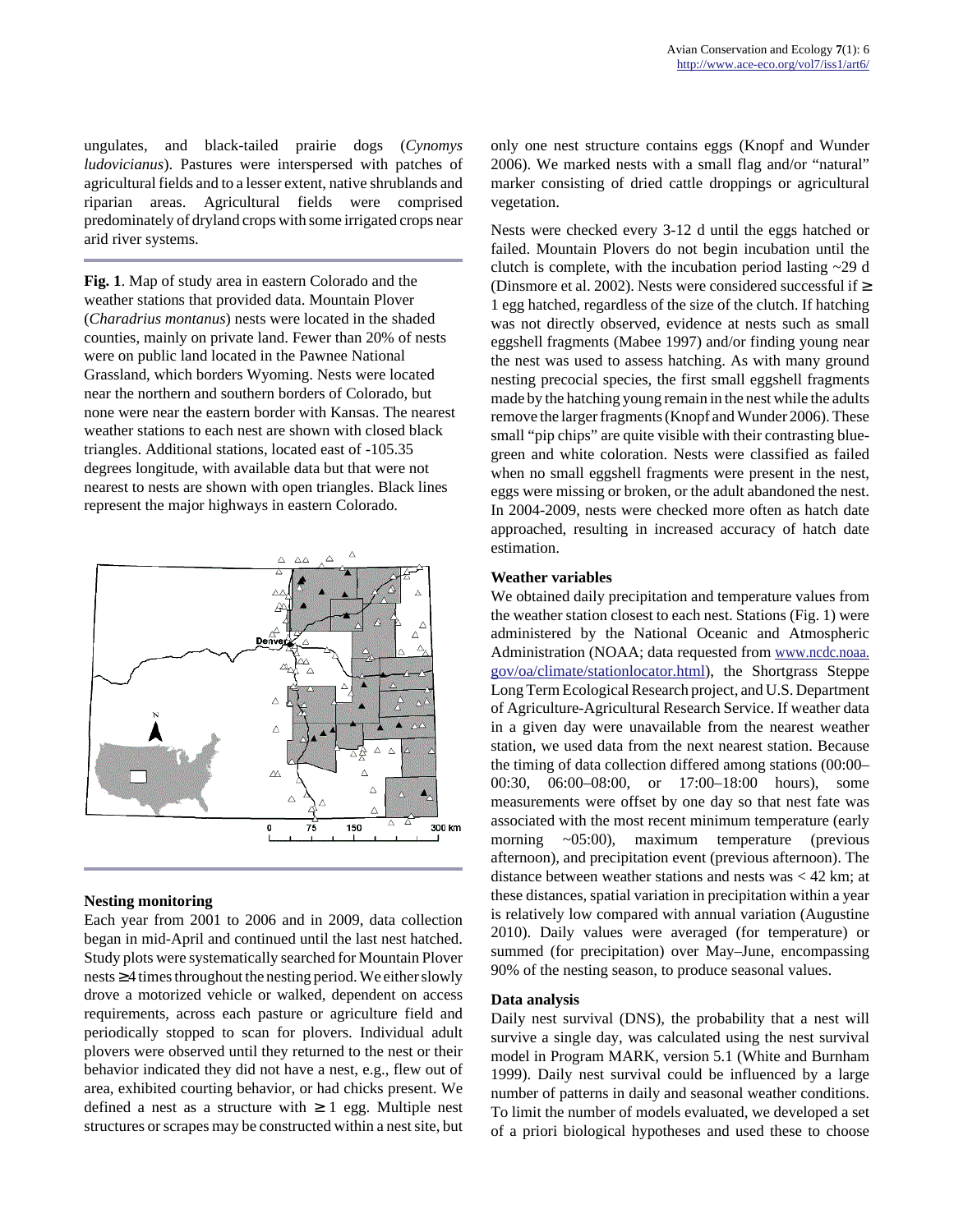| Daily Variable                              |                                              | Seasonal Variable          |                                          |  |
|---------------------------------------------|----------------------------------------------|----------------------------|------------------------------------------|--|
| Variable Name                               | Variable Name                                | Variable Name              | Variable Name                            |  |
| Precipitation                               |                                              |                            |                                          |  |
| Precip                                      | daily precipitation                          | TotalPcp                   | total precipitation                      |  |
| Over $5$ mm <sup><math>\dagger</math></sup> | day had $\geq$ 5 mm rain                     | Days5mm                    | # days with $\geq$ 5 mm rain             |  |
| $Over10mm^T$                                | day had $\geq 10$ mm rain                    | Days10mm                   | # days with $\geq 10$ mm rain            |  |
| 0 <sub>mm</sub> <sup>†</sup>                | day had no rain                              | Days0mm                    | # days with no rain                      |  |
| $5$ DayDrought $^7$                         | 5+ consec. days $w$ / total rain $\leq 1$ mm |                            |                                          |  |
| $7$ DayDrought $^7$                         | 7+ consec. days w/ total rain $\leq 1$ mm    |                            |                                          |  |
| $10$ DayDrought $7$                         | 10+ consec. days w/ total rain $\leq 1$ mm   |                            |                                          |  |
| Temperature                                 |                                              |                            |                                          |  |
| MinTemp                                     | daily minimum temp                           | AvgMin                     | average daily minimum temp               |  |
| MaxTemp                                     | daily maximum temp                           | AvgMax                     | average daily maximum temp               |  |
| MeanTemp                                    | daily mean temp                              | AvgMean                    | average daily mean temp                  |  |
| TempRange                                   | daily temp range $(max - min)$               | AvgRange                   | average daily temp range                 |  |
| $Over29C^T$                                 | day had max temp $\geq$ 29 $\degree$ C       | Days29C                    | # days with max temp $\geq 29^{\circ}$ C |  |
| Over $32C^{\dagger}$                        | day had max temp $\geq 32^{\circ}$ C         | Days32C                    | # days with max temp $\geq 32^{\circ}$ C |  |
| Over $35C^{\dagger}$                        | day had max temp $\geq 35^{\circ}$ C         | Days35C                    | # days with max temp $\geq 35^{\circ}$ C |  |
| $UnderOC^{\dagger}$                         | day had min temp $\leq 0^{\circ}C$           | Days0C                     | # days with min temp $\leq 0^{\circ}C$   |  |
| Under $4C^{\dagger}$                        | day had min temp $\leq 4^{\circ}$ C          | Days4C                     | # days with min temp $\leq 4^{\circ}C$   |  |
| Time-in-Season                              |                                              |                            |                                          |  |
| Time                                        | linear trend (day $1 - 110$ )                |                            |                                          |  |
| Year                                        |                                              |                            |                                          |  |
|                                             |                                              | $2001 - 2003$ <sup>†</sup> | 2001-2003 vs. 2004-2009                  |  |

**Table 1**. Explanatory variables used to model daily nest survival of Mountain Plovers (*Charadrius montanus*).

Seasonal weather variables were created by summing or averaging daily values for May–June of each year. For each daily weather variable, 1-day lag effects (previous day's weather) were also modeled. Droughts were defined as periods when at least 5, 7, or 10 days had passed with ≤ 1 mm total rainfall. Hatch dates were known with greater accuracy beginning in 2004 because nests were visited more often as hatch date approached. Quadratic effects were modeled for continuous variables when AIC<sub>c</sub>-based model selection indicated at least moderate support for the main effect (Appendix 1).  $\dagger$  = binary variable.

explanatory variables (Table 1) and guide construction of the model set (Appendix 1). The types of weather variables that we considered to have the greatest potential influence on DNS, based on the scientific literature for plovers and other grassland and shrubsteppe bird species, were daily precipitation, daily temperature, seasonal precipitation, and seasonal temperature (Rotenberry and Wiens 1989, George et al. 1992, Dinsmore et al. 2002). Within each of these four categories, we included variables such as total daily precipitation, daily maximum temperature, total precipitation during the breeding season, and average daily maximum temperature during the breeding season, respectively. Two additional climate-related variables, time-in-season and year, were also included in the model set (Table 1) because previous studies suggested their importance to DNS (Dinsmore et al. 2002, Davis 2005, Grant et al. 2005, Dreitz and Knopf 2007).

We first ran univariate models to evaluate the importance of time-in-season (linear or quadratic) and year and to identify the weather variables in each category that best explained DNS. Akaike's information criterion for small samples  $(AIC<sub>c</sub>)$ was used to infer support for the models (Akaike 1973, Burnham and Anderson 2002). We selected the weather variables that appeared in univariate models with ΔAIC<sub>*c*</sub> ≤ 2 within each weather category. If no variables met this criterion because none of them improved the model beyond a constant survival model, we selected the top two (minimum  $AIC_c$ ) variables within that weather category. We then developed additive models with the selected weather effects, time-inseason, and year (Table 1), including a maximum of one weather variable per category. We thought that threshold effects might occur for some continuous variables; for example, very low and very high temperatures might be associated with lower daily nest survival, with higher nest survival at moderate temperatures. Therefore, quadratic effects were modeled for continuous variables when AIC<sub>c</sub>based model selection indicated at least moderate support for the main effect (Appendix 1). If two variables were highly correlated  $(r \ge 0.7)$ , only one was included within a given model.

We calculated nest success as  $DNS<sup>x</sup>$ , where x is the number of days of incubation (29 in Mountain Plovers) following Dinsmore et al. (2002) and Dreitz and Knopf (2007). Dates were scaled so that day 1 was the first date when a nest was found (Apr 18) during the study. In total, we considered 94 candidate models and used the logit link function to evaluate covariate effects on DNS (Appendix 1). Because nest survival data are a known fate data type, a saturated model with one parameter per day for each nest would fit the data perfectly;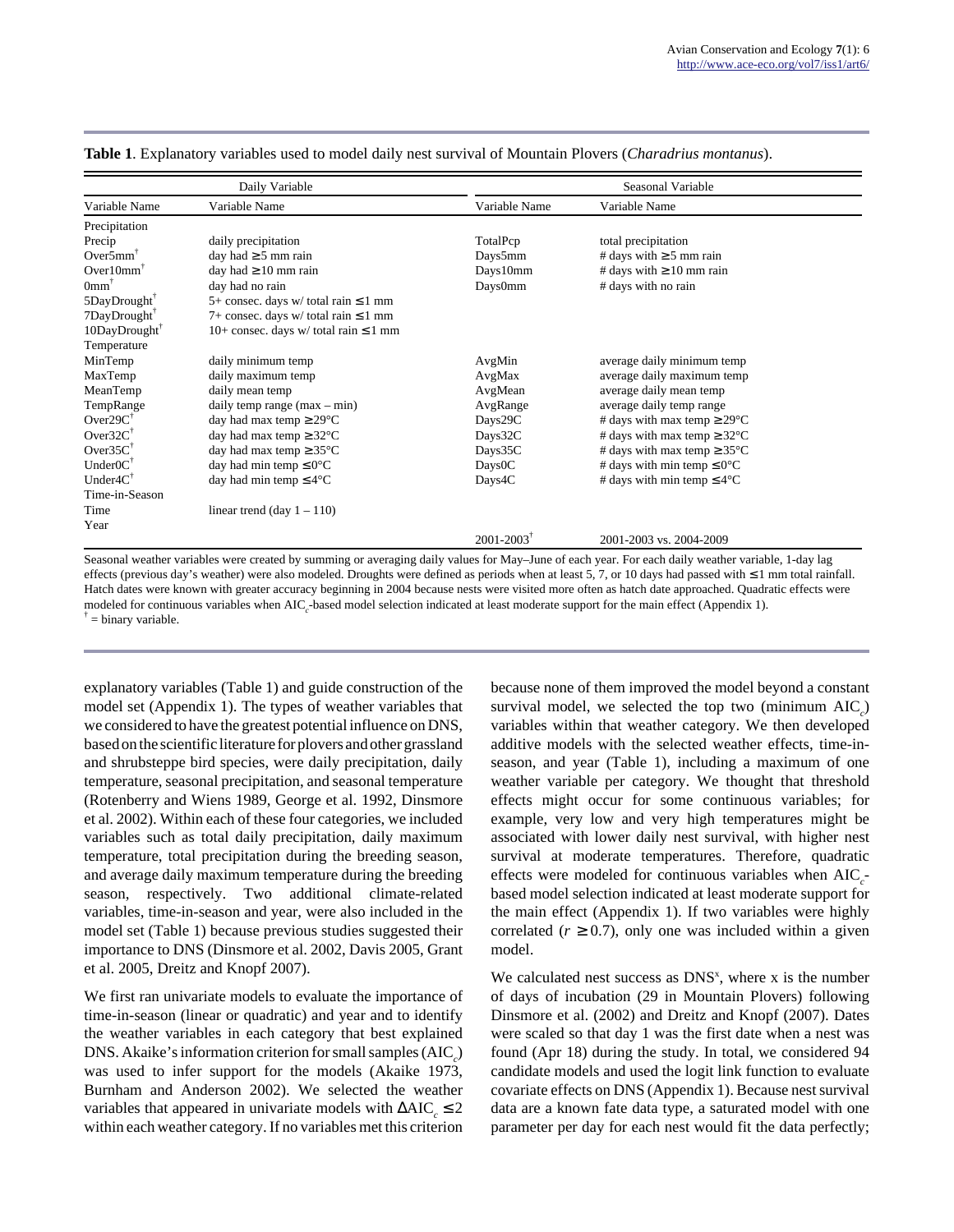| Model                                                   | $\triangle AIC$ | w    | K | Deviance |
|---------------------------------------------------------|-----------------|------|---|----------|
| $Time + 10$ DayDrought + MaxTemp                        |                 | 0.13 | 4 | 2196.43  |
| $Time + 10$ DayDrought + MaxTemp + TotalPcp             | 0.13            | 0.12 | 5 | 2194.56  |
| $Time + 10$ DayDrought + MaxTemp + Days10mm             | 0.96            | 0.08 | 5 | 2195.39  |
| $Time + Time^2 + 10$ DayDrought + LagOver35C            | 1.15            | 0.07 | 5 | 2195.58  |
| $Time + Time^2 + 10DayDrought + MaxTemp$                | 1.22            | 0.07 | 5 | 2195.65  |
| $Time + 10$ DayDrought + LagOver35C                     | 1.36            | 0.06 | 4 | 2197.78  |
| $Time + Time^2 + 10DayDrought + MaxTemp + TotalPop$     | 1.47            | 0.06 | 6 | 2193.89  |
| $Time + Time^2 + 10DayDropught + LagOver35C + TotalPop$ | 1.47            | 0.06 | 6 | 2193.90  |
| $Time + 10$ DayDrought + LagOver $35C$ + TotalPcp       | 1.61            | 0.06 | 5 | 2196.03  |
| Time + $10$ DayDrought + MaxTemp + MaxTemp <sup>2</sup> | 1.83            | 0.05 |   | 2196.25  |

**Table 2**. Nest survival models for Mountain Plover (*Charadrius montanus*). We ran 94 models with minimum AICc = 2204.43 for the model set. Models with weight  $\geq 0.05$  are shown. All models contain an intercept.

The top ranked model included time-in-season (linear trend beginning 18 April ), daily precipitation (binary variable indicating drought occurrence, defined as ≥ 10 consecutive days with ≤ 1 mm total rainfall), and daily maximum temperature (°C). Lower ranked models included seasonal precipitation (total precipitation and number of days with  $\geq 10$  mm rain), an alternative maximum temperature variable (previous day's maximum  $\geq 35^{\circ}$ C), and quadratic effects of time-in-season and maximum temperature.

therefore, there is no goodness-of-fit test implemented in Program MARK for nest survival models (Dinsmore et al. 2002, Rotella 2011).

#### **RESULTS**

Over the seven years of the study, we monitored the fate of 936 nests, ranging from 92 nests in 2001 to 215 nests in 2006. Only 35 nests were monitored in 2009 because of the specific study objective for this year. Average DNS was  $0.956$  (SE = 0.002), and nest success over the 29-day incubation period was  $0.272$  (SE = 0.016). The earliest and latest days of nest activity from 2001-2009 were 18 April-6 August, with > 90% of the nesting season occurring May-June.

Mountain Plover DNS was best predicted by time-in-season and daily weather conditions (Table 2) with higher survival rates early in the nesting season, during dry periods, and on cooler days (Fig. 2, Table 3). Daily precipitation effects were best modeled using droughts when  $\geq 10$  days had passed with ≤ 1 mm total rainfall (10DayDrought), with strong positive effects of drought on DNS (Tables 2, 3, Appendix 2). Daily temperature effects were best modeled using daily maximum temperature (MaxTemp) or days when the previous afternoon's temperature exceeded 35°C (LagOver35C), with strong negative effects of heat on DNS. Daily minimum temperature (MinTemp) was correlated with time-in-season  $(r = 0.79)$ ; because time-in-season had a stronger effect on DNS than minimum temperature, we removed minimum temperature from the final analyses. Models containing minimum temperature instead of time had  $\Delta AIC_c \geq 7$  and weight  $< 0.004$  (Appendix 1).

Seasonal climate variables were not useful predictors of Mountain Plover DNS. The best seasonal precipitation variables were total precipitation (TotalPcp) and number of

days with ≥ 10 mm rain (Days10mm). Both variables had weak negative effects on DNS (lower DNS in wetter seasons: Table 3) but did not improve upon the top-ranked model (Table 2). The best seasonal temperature variable, number of days with maximum temperature ≥ 32°C (DaysOver32C), appeared only in a model with  $\Delta AIC_{c} > 45$  and weight near zero (Appendix 1).

**Fig. 2**. Daily nest survival of Mountain Plovers (*Charadrius montanus*) in eastern Colorado, 2001-2009, as a function of daily maximum temperature, drought, and time-in-season. Dry periods were defined as droughts in which  $\geq 10$ consecutive days had  $\leq 1$  mm total precipitation, while wet periods had  $> 1$  mm total precipitation. Days 21 (early  $= 8$ ) May) and 58 (late = 14 June) were the  $12.5%$  and  $87.5%$ points in the nesting season and thus bound the middle 75% of nest activity. Nest survival over the entire nesting period  $=$  (daily nest survival) $^2$ 29.

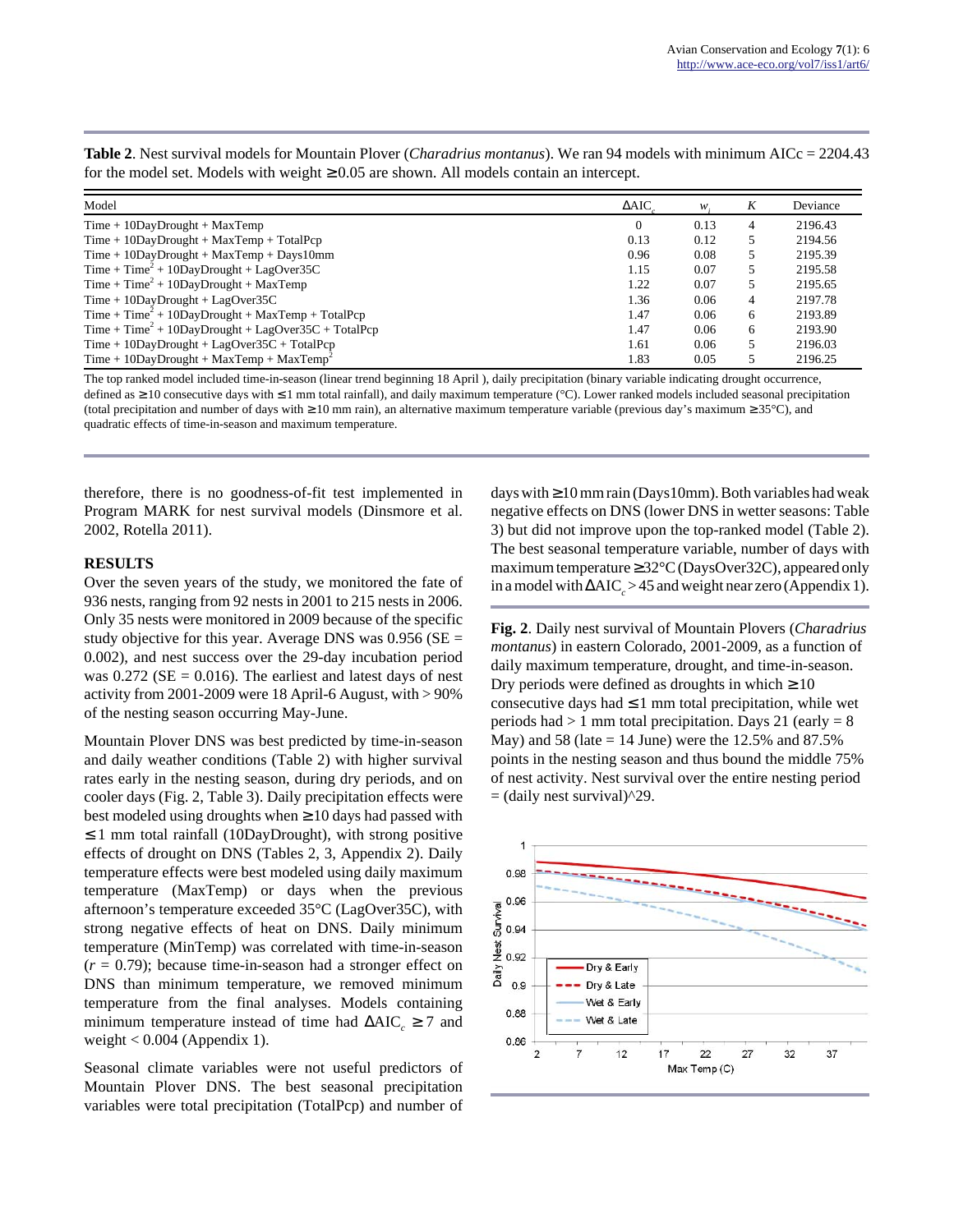| Model                                       | Variable     | $\beta$ Estimate $\pm$ SE | 95% CI             |
|---------------------------------------------|--------------|---------------------------|--------------------|
| $Time + 10$ DayDrought + MaxTemp            |              |                           |                    |
|                                             | Time         | $-0.012 \pm 0.003$        | $(-0.019, -0.005)$ |
|                                             | 10DayDrought | $0.498 + 0.161$           | (0.182, 0.814)     |
|                                             | MaxTemp      | $-0.031 \pm 0.013$        | $(-0.056, -0.006)$ |
|                                             | Intercept    | $4.276 \pm 0.293$         | (3.703, 4.850)     |
| $Time + 10$ DayDrought + MaxTemp + TotalPcp |              |                           |                    |
|                                             | Time         | $-0.011 \pm 0.003$        | $(-0.018, -0.005)$ |
|                                             | 10DayDrought | $0.467 \pm 0.163$         | (0.148, 0.785)     |
|                                             | MaxTemp      | $-0.034 \pm 0.013$        | $(-0.059, -0.009)$ |
|                                             | TotalPcp     | $-0.002 \pm 0.001$        | $(-0.005, 0.001)$  |
|                                             | Intercept    | $4.499 \pm 0.338$         | (3.836, 5.162)     |
| $Time + 10$ DayDrought + MaxTemp + Days10mm |              |                           |                    |
|                                             | Time         | $-0.012 \pm 0.003$        | $(-0.018, -0.005)$ |
|                                             | 10DayDrought | $0.466 \pm 0.164$         | (0.144, 0.787)     |
|                                             | MaxTemp      | $-0.032 \pm 0.013$        | $(-0.057, -0.007)$ |
|                                             | Days10mm     | $-0.030 \pm 0.029$        | $(-0.087, 0.027)$  |
|                                             | Intercept    | $4.368 \pm 0.307$         | (3.765, 4.970)     |

Table 3. Coefficient estimates for the top three models (ΔAICc < 1) with weights totaling 0.322 used to calculate the logit of daily nest survival probability of Mountain Plover (*Charadrius montanus*).

The top ranked models include a linear trend throughout the breeding season starting with 18 April (Time),  $\geq 10$  consecutive days with ≤ 1 mm total rainfall (10DayDrought), daily maximum temperature (°C; MaxTemp), total precipitation during May and June (mm; TotalPcp), and  $\geq 10$  consecutive days with  $\geq 10$  mm precipitation (Days10mm). Coefficients for additional models are shown in Appendix 2.

For perspective on weather conditions during our study, 75.7% of days had no rainfall, droughts lasted up to 45 days, and droughts lasting at least 10 days occurred in each year of the study. Daily precipitation (Fig. 3) averaged  $1.59 \pm 5.13$  mm and ranged from 0 - 71.12 mm over all sites and years. Maximum temperature (Fig. 3) averaged  $27.7 \pm 7.4$  °C and ranged from  $2.2$  - 41.1°C; 18.4% of days exceeded 35°C, occurring in late May-August. The earliest occurrence of a 35° C day advanced monotonically during the study from 9 June in 2001 to 19 May in 2009.

#### **DISCUSSION**

Daily precipitation depressed nest survival of Mountain Plovers both in the core of the species' range in eastern Colorado (this study) and at the northern edge of their range in Montana (Dinsmore et al. 2002). The role of drought as an ecological driver of plover population recruitment is further supported by the correlation of annual survival of adult Mountain Plovers with dry climatic conditions (Dinsmore 2008) and drought-induced recruitment of young (Wunder 2007). The Colorado and Montana nest survival studies differed in the actual metric that best described the relationship; the best-fitting daily precipitation metric in our study was an extended lack of precipitation (droughts when ≥ 10 days had passed with  $\leq$  1 mm total rainfall), whereas Dinsmore et al. (2002) reported lower survival with rain events ≥ 2.54 cm.

**Fig. 3**. Range of daily precipitation, maximum and minimum temperature values for eastern Colorado in 2001– 2009. Wettest season: 2001. Driest season: 2002. Hottest season: 2002. Coldest season: 2003.

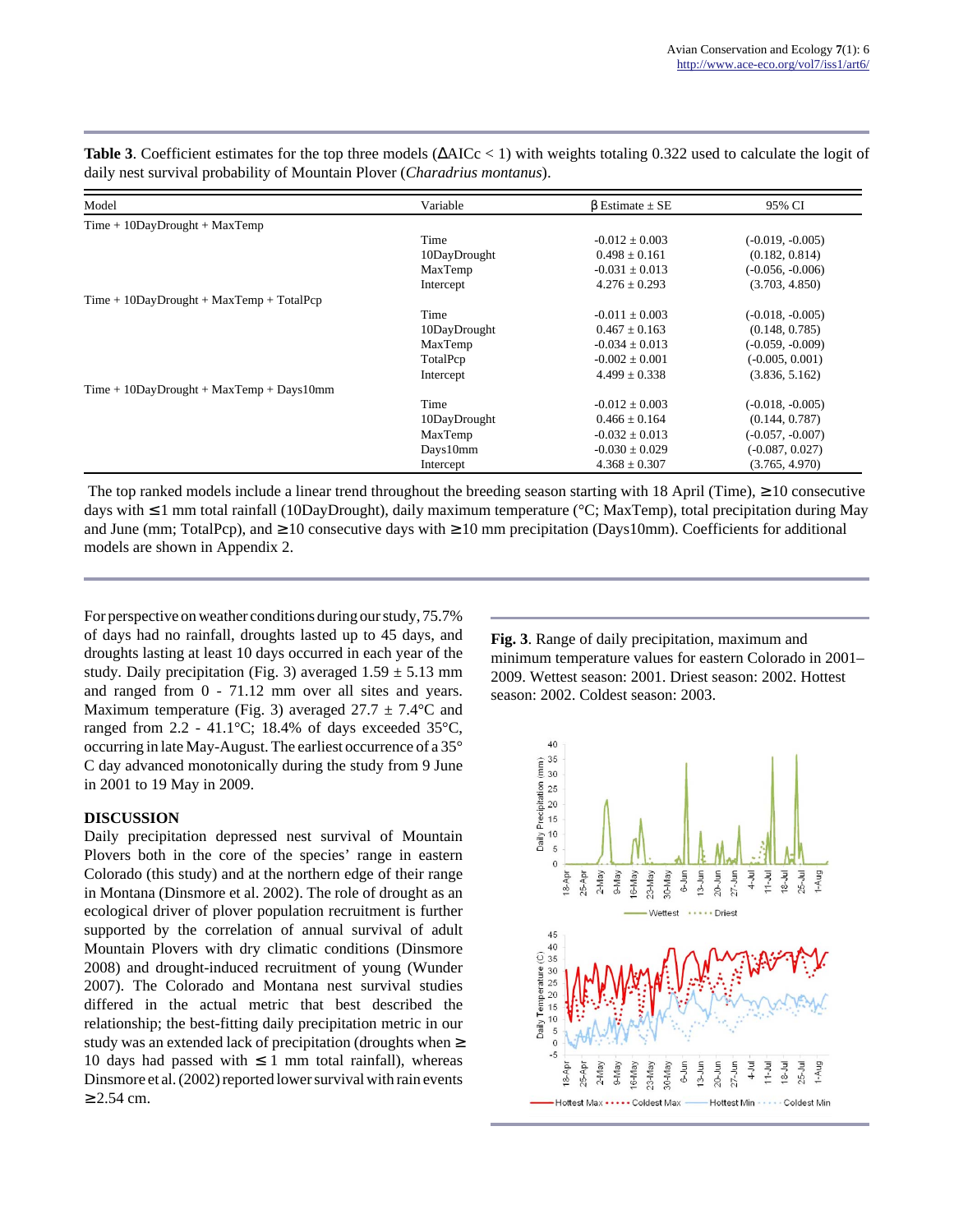The effect of temperature on nest survival differed among studies, with cooler temperatures favoring nest survival of plovers in Colorado (this study) but no effect of temperature in Montana (Dinsmore et al. 2002). The inconsistency in the role of temperature between Colorado and Montana might be explained by the average breeding season temperatures in the two locales, with long-term average and maximum temperatures in our study area averaging higher than those near the study site of Dinsmore et al. (2002) in north central Montana by 1.9°C and 2.4°C, respectively [\(www.wrcc.dri.edu/](http://www.wrcc.dri.edu/COMPARATIVE.html) [COMPARATIVE.html](http://www.wrcc.dri.edu/COMPARATIVE.html)). The higher temperatures in Colorado might expose plovers or their eggs to heat stress.

Precipitation and temperature likely influence the behavior of plovers, their prey, and their nest predators. Predation is the primary cause of nest failure across the range of the Mountain Plover and thus drives nest survival rates (Dinsmore et al. 2002, Dreitz and Knopf 2007). Higher nest mortality under wet conditions may result from higher activity levels and enhanced olfactory sensitivity of nest predators in wet than dry conditions (Dinsmore et al. 2002).

Climate change may exacerbate population declines in Mountain Plovers and result in shifts in distribution and changes in local abundance and fecundity. Temperatures across Colorado have increased by 1.1°C in the past 30 years, and continued warming of 2.2°C is expected by 2050 (Ray et al. 2008), potentially compromising nest survival. However, climate models for Colorado project seasonal shifts in precipitation with greater midwinter but decreased late spring and summer precipitation (Ray et al. 2008), potentially favoring nest survival. The frequency of extreme events such as droughts and intense rainstorms is predicted to increase, and the highly variable climate characterizing the Great Plains is projected to become even more variable (Ojima and Lackett 2002, Shortgrass Steppe Long Term Ecological Research 2010). Within the range of weather parameters recorded in this study, lower precipitation likely would favor Mountain Plover abundance and nest survival, but higher temperatures may apply negative selective pressures. Predicted increases in intense rain events, associated with lower nest survival of Mountain Plovers in Montana (Dinsmore et al. 2002), also may disfavor plover fecundity.

Changes in climate can modify aboveground vegetation structure and habitat suitability for prairie birds. Although one might presume that shortgrass prairie conditions may trend toward more extensive bare ground as temperatures and evapotranspiration rates rise and summer precipitation declines, recent evidence is to the contrary. Rather, as storm intensity increases, soil moisture and aboveground net primary productivity are predicted to increase, and proportional evaporative water loss to decrease, even if storms are separated by longer droughts (Knapp et al. 2008, Heisler-White et al. 2009).

Climate-related responses in breeding performance of Mountain Plovers likely result from direct effects on eggs, chicks, and adults, as well as indirect effects on vegetation structure, insect availability, and predator abundance and behavior. Nest survival is ultimately driven by factors affecting nest predators, such as coyote (*Canis latrans*), swift fox (*Vulpes velox*), and bull snake (*Pituophis catenifer*), and their alternate prey (Schmidt 1999). As climate variability increases across the Great Plains, investigations on how ambient temperature and rainfall affect predator activity levels and hunting efficiencies could provide insights into climate change impacts on bird communities.

Mountain Plovers have adapted to habitat fragmentation across prairie ecosystems by readily using agricultural fields for breeding activity (Knopf and Wunder 2006, Dreitz and Knopf 2007). Agriculture, defined as the production of livestock and crops for human food consumption, is the primary land use of prairie ecosystems in North America. Agricultural processes and mechanisms will also be impacted by climate change. Predicting the impacts of changes in prairie ecosystems produced by climate change and the associated changes in agricultural practices should also be considered when forecasting the response of Mountain Plover, or any species reliant on prairie ecosystems, to climate change.

*Responses to this article can be read online at: <http://www.ace-eco.org/vol7/iss1/art6/responses/>*

#### **Acknowledgments:**

*We sincerely thank the private landowners throughout the eastern plains of Colorado who provided access to their lands. Numerous individuals assisted with collection of field data. Financial and logistical support was provided by the Colorado Division of Wildlife, Colorado Farm Bureau, Colorado Field Ornithologists, Lois Webster Fund of the Audubon Society of Greater Denver, Great Plains Landscape Conservation Cooperative of the U.S. Fish and Wildlife Service (USFWS), Neotropical Migratory Bird Conservation Act Grant (USFWS), U.S. Geological Survey, and U.S. Department of Agriculture (Forest Service). Weather data were provided by the Shortgrass Steppe Long Term Ecological Research group (SGS LTER), USDA Agricultural Research Service (ARS), and National Oceanic and Atmospheric Administration. The SGS LTER group is a partnership between Colorado State University, ARS, and U.S. Forest Service Pawnee National Grassland, with significant funding provided by the National Science Foundation LTER program (NSF Grant # DEB 0217631 and DEB 0823405). A. A. Yackel Adams, B. S. Cade, S. J. Dinsmore, P. M. Lukacs, and G. C. White assisted with data analyses. H. Johnson and D. W. Tripp provided useful comments on early drafts of this manuscript. Any use of trade,*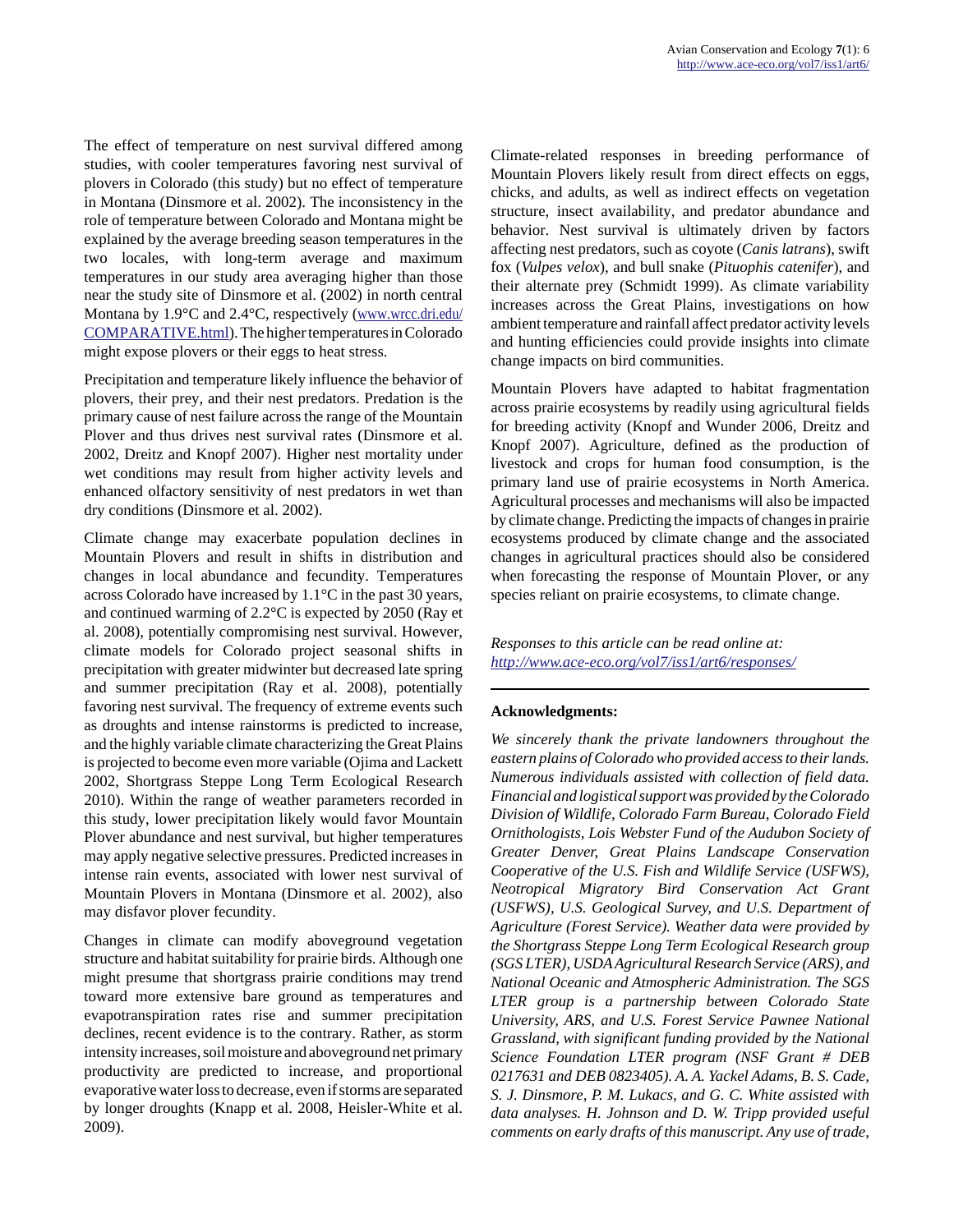*firm, or product names is for descriptive purposes only and does not imply endorsement by the U.S. Government.*

## **LITERATURE CITED**

Akaike, H. 1973. Information theory as an extension of the maximum likelihood principle. Pages 267-281 *in* B. N. Petrov and F. Csaki, editors. *Second International Symposium on Information Theory*. Akademiai Kiado, Budapest, Hungary.

Askins, R. A., F. Chávez-Ramírez, B. C. Dale, C. A. Haas, J. R. Herkert, F. L. Knopf, and P. D. Vickery. 2007. Conservation of grassland birds in North America: understanding ecological processes in different regions. *Ornithological Monographs* 64:1-52.

Augustine, D. J. 2010. Spatial versus temporal variation in precipitation in a semiarid ecosystem. *Landscape Ecology* 25:913-925.<http://dx.doi.org/10.1007/s10980-010-9469-y>

Brennan, L. A., and W. P. Kuvlesky. 2005. North American grassland birds: an unfolding conservation crisis? *Journal of Wildlife Management* 69:1-13. [http://dx.doi.org/10.2193/0022](http://dx.doi.org/10.2193/0022-541X(2005)069<0001:NAGBAU>2.0.CO;2) [-541X\(2005\)069<0001:NAGBAU>2.0.CO;2](http://dx.doi.org/10.2193/0022-541X(2005)069<0001:NAGBAU>2.0.CO;2) 

Brockway, D. G., R. G. Gatewood, and R. B. Paris. 2002. Restoring fire as an ecological process in shortgrass prairie ecosystems: initial effects of prescribed burning during the dormant and growing seasons. *Journal of Environmental Management* 65:135-152. [http://dx.doi.org/10.1006/jema.200](http://dx.doi.org/10.1006/jema.2002.0540) [2.0540](http://dx.doi.org/10.1006/jema.2002.0540)

Burnham, K. P., and D. R. Anderson. 2002. *Model selection and multimodel inference: a practical information-theoretic approach.* Springer, New York, New York, USA.

Collins, S. L., R. L. Sinsabaugh, C. Crenshaw, L. Green, A. Porras-Alfaro, M. Stursova, and L. H. Zeglin. 2008. Pulse dynamics and microbial processes in aridland ecosystems. *Journal of Ecology* 96:413-420. [http://dx.doi.org/10.1111/j.1](http://dx.doi.org/10.1111/j.1365-2745.2008.01362.x) [365-2745.2008.01362.x](http://dx.doi.org/10.1111/j.1365-2745.2008.01362.x)

Davis, S. K. 2005. Nest-site selection patterns and the influence of vegetation on nest survival of mixed-grass prairie passerines. *Condor* 107:605-616. [http://dx.doi.org/10.1650/0](http://dx.doi.org/10.1650/0010-5422(2005)107[0605:NSPATI]2.0.CO;2) [010-5422\(2005\)107\[0605:NSPATI\]2.0.CO;2](http://dx.doi.org/10.1650/0010-5422(2005)107[0605:NSPATI]2.0.CO;2)

Dinsmore, S. J. 2008. Influence of drought on annual survival of the Mountain Plover in Montana. *Condor* 110:45-54. [http:](http://dx.doi.org/10.1525/cond.2008.110.1.45) [//dx.doi.org/10.1525/cond.2008.110.1.45](http://dx.doi.org/10.1525/cond.2008.110.1.45)

Dinsmore, S. J., G. C. White, and F. L. Knopf. 2002. Advanced techniques for modeling avian nest survival. *Ecology* 83:3476-3488. [http://dx.doi.org/10.1890/0012-9658\(2002\)083](http://dx.doi.org/10.1890/0012-9658(2002)083[3476:ATFMAN]2.0.CO;2) [\[3476:ATFMAN\]2.0.CO;2](http://dx.doi.org/10.1890/0012-9658(2002)083[3476:ATFMAN]2.0.CO;2)

Dreitz, V. J., and F. L. Knopf. 2007. Mountain Plovers and the politics of research on private lands. *BioScience* 57:681-687.<http://dx.doi.org/10.1641/B570808>

George, T. L., A. C. Fowler, R. L. Knight, and L. C. McEwen. 1992. Impacts of a severe drought on grassland birds in western North Dakota. *Ecological Applications* 2:275-284. [http://dx.d](http://dx.doi.org/10.2307/1941861) [oi.org/10.2307/1941861](http://dx.doi.org/10.2307/1941861)

Grant, T. A., T. L. Shaffer, E. M. Madden, and P. J. Pietz. 2005. Time specific variation in passerine nest survival: new insights into old questions. *Auk* 122:661-672. [http://dx.doi.or](http://dx.doi.org/10.1642/0004-8038(2005)122[0661:TVIPNS]2.0.CO;2) [g/10.1642/0004-8038\(2005\)122\[0661:TVIPNS\]2.0.CO;2](http://dx.doi.org/10.1642/0004-8038(2005)122[0661:TVIPNS]2.0.CO;2)

Graul, W. D. 1975. Breeding biology of the Mountain Plover. *Wilson Bulletin* 87:6-31.

Heisler-White, J. L., J. M. Blair, E. F. Kelly, K. Harmoney, and A. K. Knapp. 2009. Contingent productivity responses to more extreme rainfall regimes across a grassland biome. *Global Change Biology* 15:2894-2904. [http://dx.doi.org/10.1](http://dx.doi.org/10.1111/j.1365-2486.2009.01961.x) [111/j.1365-2486.2009.01961.x](http://dx.doi.org/10.1111/j.1365-2486.2009.01961.x) 

Knapp, A. K., C. Beier, D. D. Briske, A. T. Classen, Y. Luo, M. Reichstein, M. D. Smith, S. D. Smith, J. E. Bell, P. A. Fay, J. L. Heisler, S. W. Leavitt, R. Sherry, B. Smith, and E. Weng. 2008. Consequences of more extreme precipitation regimes for terrestrial ecosystems. *BioScience* 58:811-821. [http://dx.d](http://dx.doi.org/10.1641/B580908) [oi.org/10.1641/B580908](http://dx.doi.org/10.1641/B580908)

Knopf, F. L. 1994. Avian assemblages on altered grasslands. *Studies in Avian Biology* 15:247-257.

Knopf, F. L. 1996. Prairie legacies-birds. Pages 135-148 *in* F. B. Samson and F. L. Knopf, editors. *Prairie conservation: preserving North America's most endangered ecosystem.* Island Press, Washington, D.C., USA.

Knopf, F. L., and J. R. Rupert. 1996. Reproduction and movements of Mountain Plovers breeding in Colorado. *Wilson Bulletin* 108:28-35.

Knopf, F. L., and M. B. Wunder. 2006. Mountain Plover (*Charadrius montanus*) *in* A. Poole and F. Gill, editors. *The birds of North America*, Number 211. The Academy of Natural Sciences, Philadelphia, Pennsylvania, and the American Ornithologists' Union, Washington, D.C., USA. [online] URL: [http://bna.birds.cornell.edu/bna/species/211/articles/](http://bna.birds.cornell.edu/bna/species/211/articles/introduction) [introduction](http://bna.birds.cornell.edu/bna/species/211/articles/introduction) 

Knowles, C. J., and P. R. Knowles. 1984. Additional records of Mountain Plovers using prairie dog towns in Montana. *Prairie Naturalist* 16:183-186.

Knowles, C. J., C. J. Stoner, and S. P. Gieb. 1982. Selective use of black tailed prairie dog towns by Mountain Plovers. *Condor* 84:71-74.<http://dx.doi.org/10.2307/1367824>

Kuenning, R. R., and H. E. Kingery. 1998. Mountain Plover. Pages 170-171 *in* H. E. Kingery, editor. *Colorado breeding bird atlas*. Colorado Bird Atlas Partnership and Colorado Division of Wildlife, Denver, Colorado, USA.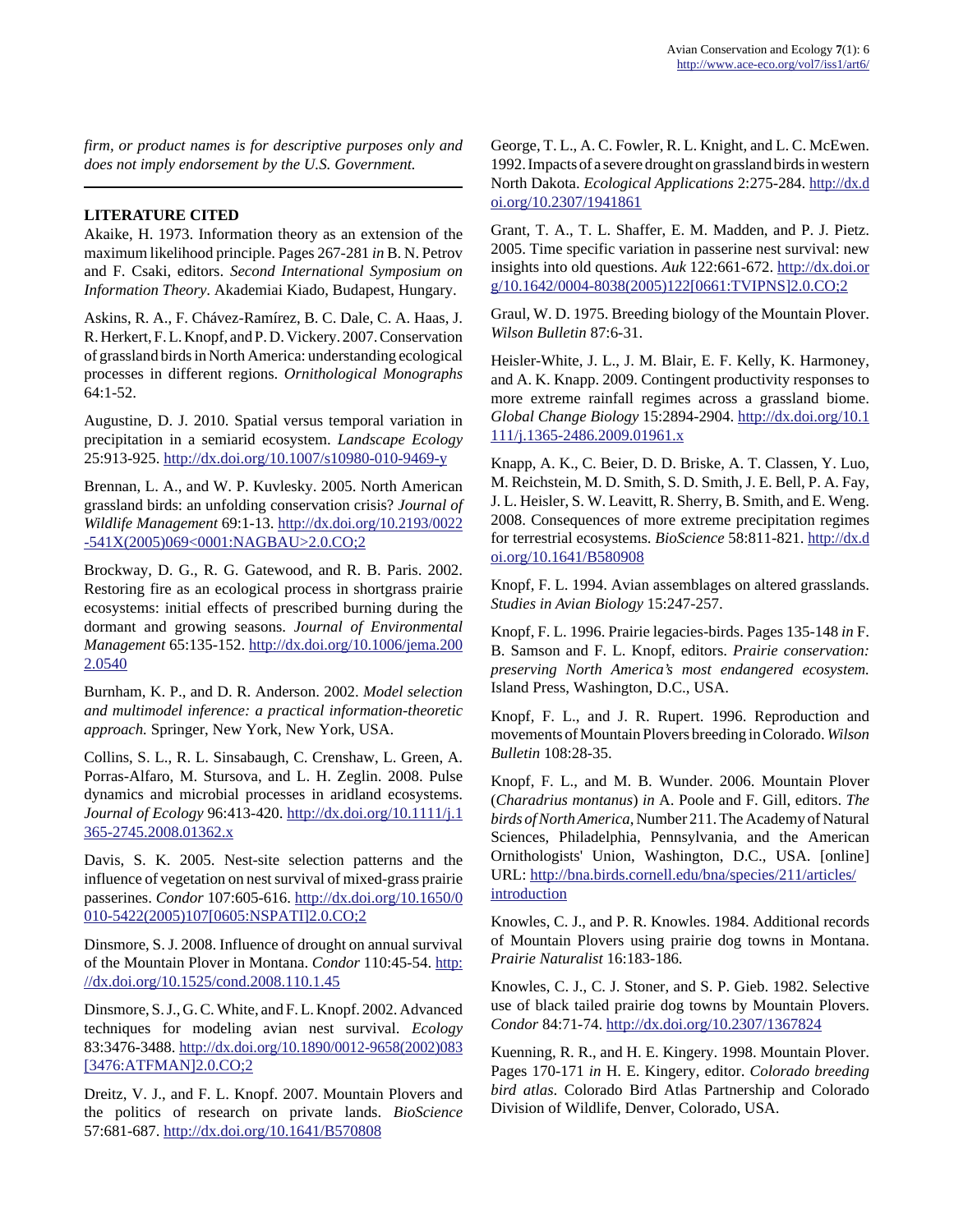Lomolino, M. V., R. Channell, D. R. Perault, and G. A. Smith. 2001. Downsizing nature: anthropogenic dwarfing of species and ecosystems. Pages 223-243 *in* J. L. Lockwood and M. L. McKinney, editors. *Biotic homogenization.* Kluwer/Plenum Press, New York, New York, USA. [http://dx.doi.org/10.1007](http://dx.doi.org/10.1007/978-1-4615-1261-5_11) [/978-1-4615-1261-5\\_11](http://dx.doi.org/10.1007/978-1-4615-1261-5_11)

Mabee, T. J. 1997. Using eggshell evidence to determine nest fate of shorebirds. *Wilson Bulletin* 109:307-313.

Matthews, J. H. 2008. *Anthropogenic climate change in the Playa Lakes Joint Venture Region: understanding impacts, discerning trends, and developing responses.* World Wildlife Fund, Corvallis, Oregon, USA.

Mettenbrink, C. W., V. J. Dreitz, and F. L. Knopf. 2006. Nest success of mountain plovers relative to anthropogenic edges in eastern Colorado. *Southwestern Naturalist* 51:191-196. [http://dx.doi.org/10.1894/0038-4909\(2006\)51\[191:NSOMPR\]](http://dx.doi.org/10.1894/0038-4909(2006)51[191:NSOMPR]2.0.CO;2) [2.0.CO;2](http://dx.doi.org/10.1894/0038-4909(2006)51[191:NSOMPR]2.0.CO;2)

Morrison, S. A., and D. T. Bolger. 2002. Variation in a sparrow's reproductive success with rainfall: food and predator-mediated processes. *Oecologia* 133:315-324. [http://](http://dx.doi.org/10.1007/s00442-002-1040-3) [dx.doi.org/10.1007/s00442-002-1040-3](http://dx.doi.org/10.1007/s00442-002-1040-3)

Ojima, D. S, and J. M. Lackett. 2002. *Preparing for a changing climate: the potential consequences of climate variability and change – Central Great Plains.* Central Great Plains Steering Committee and Assessment Team, Colorado State University, Fort Collins, Colorado, USA.

Pielke, R. A., and N. Doesken. 2008. Climate of the shortgrass steppe. Pages 14-29 *in* W. Lauenroth and I. Burke, editors. *Ecology of the shortgrass steppe.* Oxford University Press, New York, New York, USA.

Ray, A. J., J. J. Barsugli, and K. B. Averyt. 2008. *Climate change in Colorado: a synthesis to support water resources management and adaptation.* CU-NOAA Western Water Assessment, Boulder, Colorado, USA.

Rotella, J. 2011. Nest survival models. Chapter 17 *in* E. Cooch and G. White, editors. *Program MARK: a gentle introduction.* [online] URL:<http://www.phidot.org/software/mark/docs/book/>

Rotenberry, J. T., and J. A. Wiens. 1989. Reproductive biology of shrubsteppe passerine birds: geographical and temporal variation in clutch size, brood size, and fledging success. *Condor* 91:1-14.<http://dx.doi.org/10.2307/1368142>

Rotenberry, J. T., and J. A. Wiens. 1991. Weather and reproductive variation in shrubsteppe sparrows: a hierarchical analysis. *Ecology* 72:1325-1335. [http://dx.doi.org/10.2307/19](http://dx.doi.org/10.2307/1941105) [41105](http://dx.doi.org/10.2307/1941105)

Samson, F. B., F. L. Knopf, and W. R. Ostlie. 2004. Great Plains ecosystems: past, present, and future. *Wildlife Society* *Bulletin* 32:6-15. [http://dx.doi.org/10.2193/0091-7648\(2004\)](http://dx.doi.org/10.2193/0091-7648(2004)32[6:GPEPPA]2.0.CO;2) [32\[6:GPEPPA\]2.0.CO;2](http://dx.doi.org/10.2193/0091-7648(2004)32[6:GPEPPA]2.0.CO;2)

Schmidt, K. A. 1999. Foraging theory as a conceptual framework for studying nest predation. *Oikos* 85:151-160. <http://dx.doi.org/10.2307/3546801>

Shortgrass Steppe Long Term Ecological Research. 2010. *SGS LTER Annual report 2010: activities and findings.* SGS LTER, Colorado State University, Fort Collins, Colorado, USA. [online] URL: [http://sgslter.colostate.edu/pdfs/2010rprts-prps](http://sgslter.colostate.edu/pdfs/2010rprts-prpsls/2010FinalAR.pdf) [ls/2010FinalAR.pdf](http://sgslter.colostate.edu/pdfs/2010rprts-prpsls/2010FinalAR.pdf)

Skagen, S. K., and A. A. Yackel Adams. 2012. Weather effects on avian breeding performance and implications of climate change. *Ecological Applications*. *In press.* [http://dx.doi.org/1](http://dx.doi.org/10.1890/11-0291.1) [0.1890/11-0291.1](http://dx.doi.org/10.1890/11-0291.1)

U.S. Fish and Wildlife Service (USFWS). 2003. Endangered and threatened wildlife and plants: withdrawal of the proposed rule to list the Mountain Plover as threatened. *Federal Register* 68(174):53083-53101.

U.S. Fish and Wildlife Service (USFWS). 2011. Endangered and threatened wildlife and plants: withdrawal of the proposed rule to list the Mountain Plover as threatened. *Federal Register* 76(92):27756-27799.

White, G. C, and K. P. Burnham. 1999. Program MARK: survival estimation from populations of marked animals. *Bird Study* 46(Supplement):120-138. [http://dx.doi.org/10.1080/00](http://dx.doi.org/10.1080/00063659909477239) [063659909477239](http://dx.doi.org/10.1080/00063659909477239)

Wunder, M. B. 2007. *Geographic structure and dynamics in mountain plover.* Dissertation. Colorado State University, Fort Collins, Colorado, USA.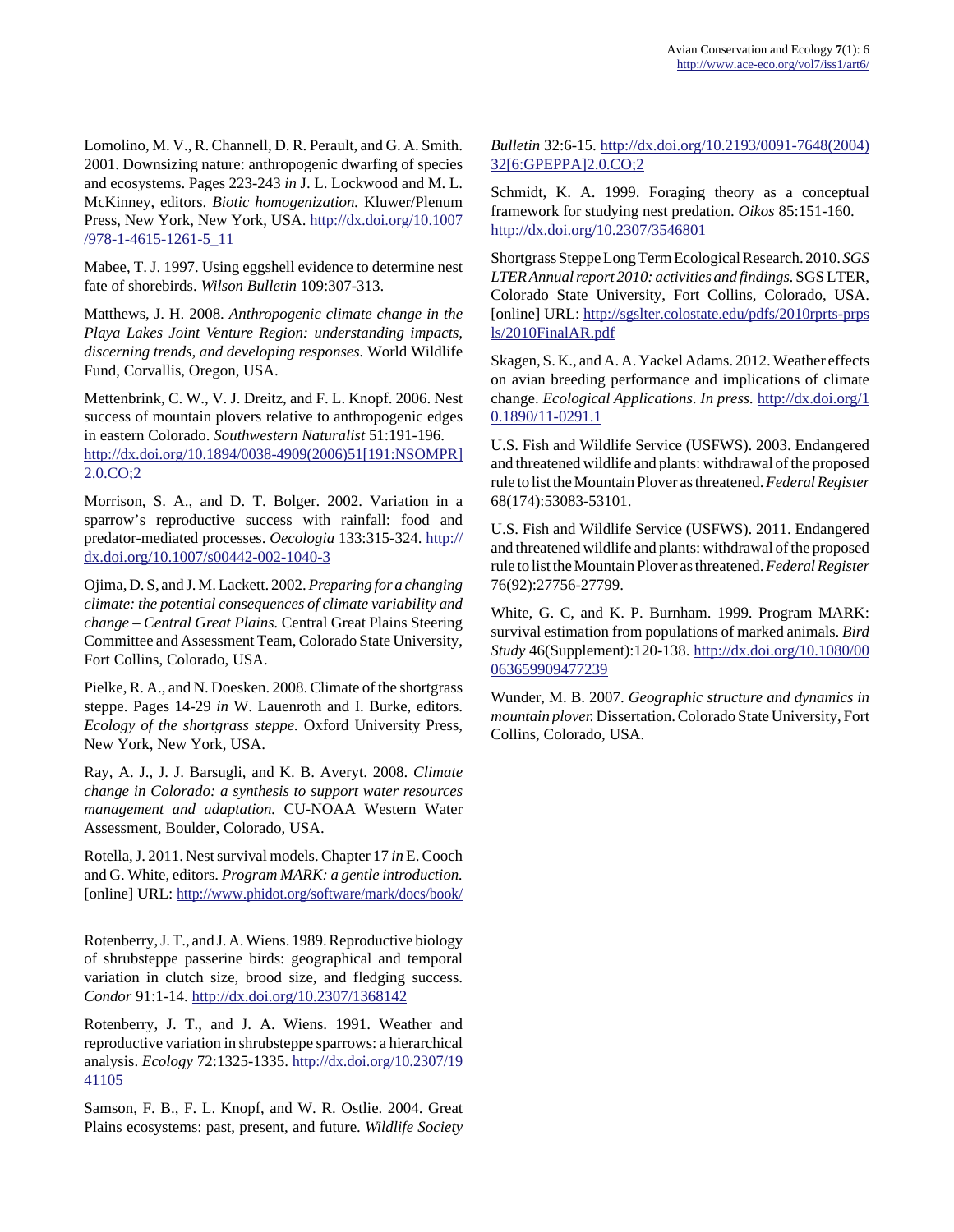**APPENDIX 1.** Nest survival models for Mountain Plover (*Charadrius montanus*). We ran 94 models with minimum AICc = 2204.431 for the model set. All models contain an intercept.

| Model                                                                      | $\Delta AIC_c$   | $W_i$ | $\boldsymbol{K}$        | Deviance |
|----------------------------------------------------------------------------|------------------|-------|-------------------------|----------|
| $Time + 10$ DayDrought + MaxTemp                                           | $\boldsymbol{0}$ | 0.126 | $\overline{4}$          | 2196.426 |
| $Time + 10$ DayDrought + MaxTemp + TotalPcp                                | 0.133            | 0.118 | $\mathfrak s$           | 2194.557 |
| Time + 10DayDrought + MaxTemp + Days10mm                                   | 0.961            | 0.078 | 5                       | 2195.386 |
| Time + Time <sup>2</sup> + 10DayDrought + LagOver35C                       | 1.152            | 0.071 | 5                       | 2195.577 |
| $Time + Time2 + 10DayDropught + MaxTemp$                                   | 1.223            | 0.068 | 5                       | 2195.648 |
| Time + 10DayDrought + LagOver35C                                           | 1.357            | 0.064 | $\overline{4}$          | 2197.783 |
| $Time + Time2 + 10DayDrought + MaxTemp + TotalPop$                         | 1.468            | 0.061 | 6                       | 2193.890 |
| $Time + Time2 + 10DayDropught + LagOver35C + TotalPop$                     | 1.474            | 0.060 | $\epsilon$              | 2193.895 |
| Time + $10$ DayDrought + LagOver35C + TotalPcp                             | 1.608            | 0.056 | 5                       | 2196.032 |
| Time + $10$ DayDrought + MaxTemp + MaxTemp <sup>2</sup>                    | 1.826            | 0.051 | 5                       | 2196.250 |
| $Time + Time2 + 10DayDropught + MaxTemp + Days10mm$                        | 2.231            | 0.041 | 6                       | 2194.653 |
| Time + Time <sup>2</sup> + 10DayDrought + LagOver35C + Days10mm            | 2.389            | 0.038 | $\epsilon$              | 2194.811 |
| $Time + 10$ DayDrought + LagOver35C + Days10mm                             | 2.539            | 0.035 | 5                       | 2196.963 |
| Time + Time <sup>2</sup> + 10DayDrought + MaxTemp + MaxTemp <sup>2</sup>   | 3.206            | 0.025 | $\epsilon$              | 2195.628 |
| $Time + 10$ DayDrought                                                     | 4.369            | 0.014 | 3                       | 2202.798 |
| Time + Time <sup>2</sup> + 10DayDrought                                    | 4.903            | 0.011 | $\overline{\mathbf{4}}$ | 2201.330 |
| $Time + Lag10DDrought$                                                     | 5.371            | 0.009 | 3                       | 2203.799 |
| $Time + 10$ DayDrought + TotalPcp                                          | 5.570            | 0.008 | $\overline{\mathbf{4}}$ | 2201.996 |
| $Time + 10$ DayDrought + Days10mm                                          | 5.683            | 0.007 | $\overline{4}$          | 2202.110 |
| Time + Time <sup>2</sup> + Lag10DDrought                                   | 5.737            | 0.007 | $\overline{4}$          | 2202.163 |
| Time + Time <sup>2</sup> + 10DayDrought + TotalPcp                         | 6.190            | 0.006 | 5                       | 2200.614 |
| Time + Time <sup>2</sup> + 10DayDrought + Days10mm                         | 6.262            | 0.006 | 5                       | 2200.687 |
| Time + Time <sup>2</sup> + LagOver35C                                      | 6.890            | 0.004 | $\overline{4}$          | 2203.317 |
| $MinTemp + 10DayDropught$                                                  | 6.987            | 0.004 | 3                       | 2205.415 |
| Time + $10$ DayDrought + TotalPcp + TotalPcp <sup>2</sup>                  | 7.036            | 0.004 | 5                       | 2201.460 |
| Time + $10$ DayDrought + Days $10$ mm + Days $10$ mm <sup>2</sup>          | 7.685            | 0.003 | 5                       | 2202.110 |
| Time + Time <sup>2</sup> + 10DayDrought + TotalPcp + TotalPcp <sup>2</sup> | 7.690            | 0.003 | $\epsilon$              | 2200.112 |
| $MinTemp + Lag10DDrought$                                                  | 8.035            | 0.002 | 3                       | 2206.463 |
| Time + Time <sup>2</sup> + 10DayDrought + Days10mm + Days10mm <sup>2</sup> | 8.256            | 0.002 | $\epsilon$              | 2200.678 |
| Time + LagOver35C                                                          | 8.347            | 0.002 | 3                       | 2206.775 |
| MinTemp + MinTemp <sup>2</sup> + 10DayDrought                              | 8.462            | 0.002 | 4                       | 2204.889 |
| $Time + Time2 + MaxTemp$                                                   | 8.586            | 0.002 | 4                       | 2205.013 |
| Time + MaxTemp                                                             | 8.643            | 0.002 | 3                       | 2207.071 |
| Time + $Time2$                                                             | 8.792            | 0.002 | 3                       | 2207.220 |
| $Time + Time2 + Days10mm$                                                  | 9.013            | 0.001 | 4                       | 2205.439 |
| Time + $Time2$ + TotalPcp                                                  | 9.121            | 0.001 | 4                       | 2205.548 |
| $Time + Days10mm$                                                          | 9.264            | 0.001 | 3                       | 2207.692 |
| Time + TotalPcp                                                            | 9.284            | 0.001 | 3                       | 2207.712 |
| Time                                                                       | 9.287            | 0.001 | $\boldsymbol{2}$        | 2209.716 |
| $MinTemp + MinTemp2 + Lag10DDrought$                                       | 9.558            | 0.001 | 4                       | 2205.985 |
| $Time + Days32C$                                                           | 11.003           | 0.001 | 3                       | 2209.431 |
| $Time + 2001 to 2003$                                                      | 11.241           | 0.000 | 3                       | 2209.669 |
| Time + AvgMax                                                              | 11.250           | 0.000 | 3                       | 2209.678 |
| $MinTemp + Days10mm$                                                       | 14.739           | 0.000 | 3                       | 2213.167 |
| $MinTemp + 2001 to 2003$                                                   | 15.023           | 0.000 | 3                       | 2213.451 |
| MinTemp                                                                    | 15.026           | 0.000 | 2                       | 2215.456 |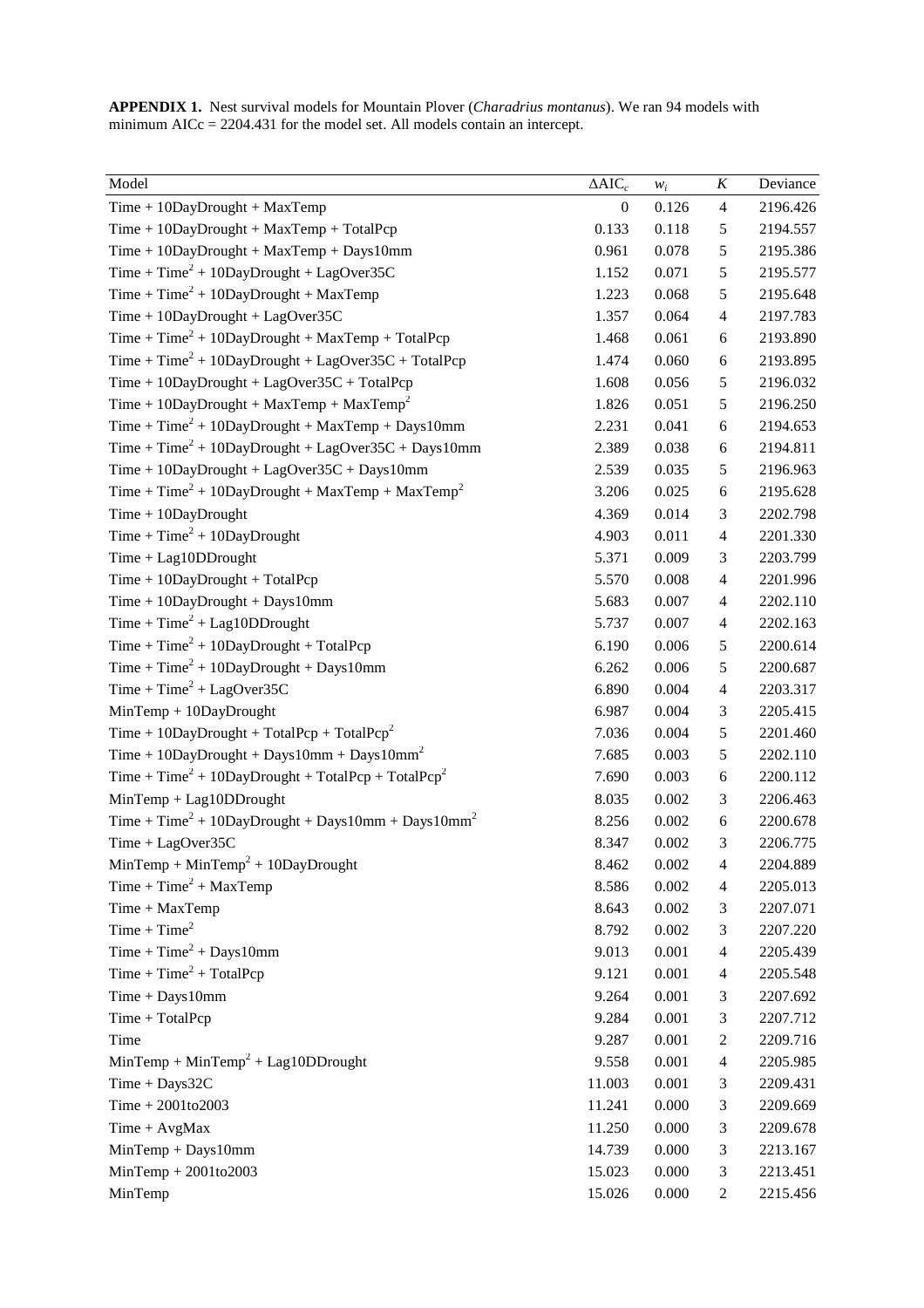| MinTemp + TotalPcp             | 15.424 | 0.000 | 3                | 2213.852 |
|--------------------------------|--------|-------|------------------|----------|
| $MinTemp + AvgMax$             | 15.500 | 0.000 | 3                | 2213.929 |
| MinTemp + Days32C              | 15.585 | 0.000 | 3                | 2214.013 |
| MinTemp + MinTemp <sup>2</sup> | 16.645 | 0.000 | 3                | 2215.073 |
| LagMinTemp                     | 17.833 | 0.000 | $\boldsymbol{2}$ | 2218.262 |
| MeanTemp                       | 17.935 | 0.000 | $\boldsymbol{2}$ | 2218.364 |
| LagMeanTemp                    | 22.311 | 0.000 | $\boldsymbol{2}$ | 2222.741 |
| MaxTemp                        | 25.673 | 0.000 | $\boldsymbol{2}$ | 2226.103 |
| LagOver35C                     | 26.103 | 0.000 | $\boldsymbol{2}$ | 2226.533 |
| Under <sub>4</sub> C           | 27.355 | 0.000 | $\sqrt{2}$       | 2227.784 |
| LagOver32C                     | 27.858 | 0.000 | $\boldsymbol{2}$ | 2228.287 |
| Over32C                        | 29.051 | 0.000 | $\overline{c}$   | 2229.480 |
| LagMaxTemp                     | 30.110 | 0.000 | $\boldsymbol{2}$ | 2230.539 |
| LagUnder4C                     | 32.887 | 0.000 | $\boldsymbol{2}$ | 2233.317 |
| Over29C                        | 33.235 | 0.000 | $\sqrt{2}$       | 2233.665 |
| LagOver29C                     | 35.108 | 0.000 | $\boldsymbol{2}$ | 2235.538 |
| 10DayDrought                   | 35.237 | 0.000 | $\overline{c}$   | 2235.667 |
| Lag10DDrought                  | 36.640 | 0.000 | $\boldsymbol{2}$ | 2237.069 |
| Lag7DDrought                   | 39.201 | 0.000 | $\boldsymbol{2}$ | 2239.630 |
| 7DayDrought                    | 39.383 | 0.000 | $\boldsymbol{2}$ | 2239.812 |
| Over35C                        | 39.426 | 0.000 | $\sqrt{2}$       | 2239.856 |
| Under <sub>0C</sub>            | 41.389 | 0.000 | $\overline{c}$   | 2241.819 |
| LagUnder0C                     | 41.727 | 0.000 | $\boldsymbol{2}$ | 2242.157 |
| Lag5DDrought                   | 41.730 | 0.000 | $\boldsymbol{2}$ | 2242.159 |
| Days10mm                       | 41.866 | 0.000 | $\boldsymbol{2}$ | 2242.295 |
| TotalPcp                       | 42.465 | 0.000 | $\boldsymbol{2}$ | 2242.894 |
| 5DayDrought                    | 43.212 | 0.000 | $\boldsymbol{2}$ | 2243.641 |
| Constant                       | 44.173 | 0.000 | $\mathbf{1}$     | 2246.603 |
| Lag5mm                         | 44.436 | 0.000 | $\boldsymbol{2}$ | 2244.866 |
| LagPrecip                      | 44.697 | 0.000 | $\boldsymbol{2}$ | 2245.126 |
| Over5mm                        | 44.807 | 0.000 | $\overline{c}$   | 2245.236 |
| Precip                         | 45.076 | 0.000 | 2                | 2245.506 |
| Days32C                        | 45.183 | 0.000 | $\boldsymbol{2}$ | 2245.613 |
| 2001to2003                     | 45.240 | 0.000 | $\boldsymbol{2}$ | 2245.670 |
| Lag10mm                        | 45.562 | 0.000 | $\overline{c}$   | 2245.992 |
| AvgMax                         | 45.576 | 0.000 | $\boldsymbol{2}$ | 2246.006 |
| Days35C                        | 45.588 | 0.000 | $\boldsymbol{2}$ | 2246.017 |
| AvgMean                        | 45.606 | 0.000 | $\boldsymbol{2}$ | 2246.035 |
| Days29C                        | 45.685 | 0.000 | $\boldsymbol{2}$ | 2246.115 |
| AvgRange                       | 45.739 | 0.000 | $\boldsymbol{2}$ | 2246.169 |
| Days4C                         | 45.901 | 0.000 | $\sqrt{2}$       | 2246.330 |
| AvgMin                         | 45.901 | 0.000 | $\sqrt{2}$       | 2246.331 |
| Days0C                         | 45.915 | 0.000 | $\boldsymbol{2}$ | 2246.344 |
| 0 <sub>mm</sub>                | 46.069 | 0.000 | $\boldsymbol{2}$ | 2246.498 |
| LagTempRange                   | 46.075 | 0.000 | $\boldsymbol{2}$ | 2246.504 |
| TempRange                      | 46.108 | 0.000 | $\boldsymbol{2}$ | 2246.537 |
| Over10mm                       | 46.164 | 0.000 | $\sqrt{2}$       | 2246.593 |
| Lag0mm                         | 46.173 | 0.000 | $\overline{c}$   | 2246.603 |

Variables are defined in Table 1.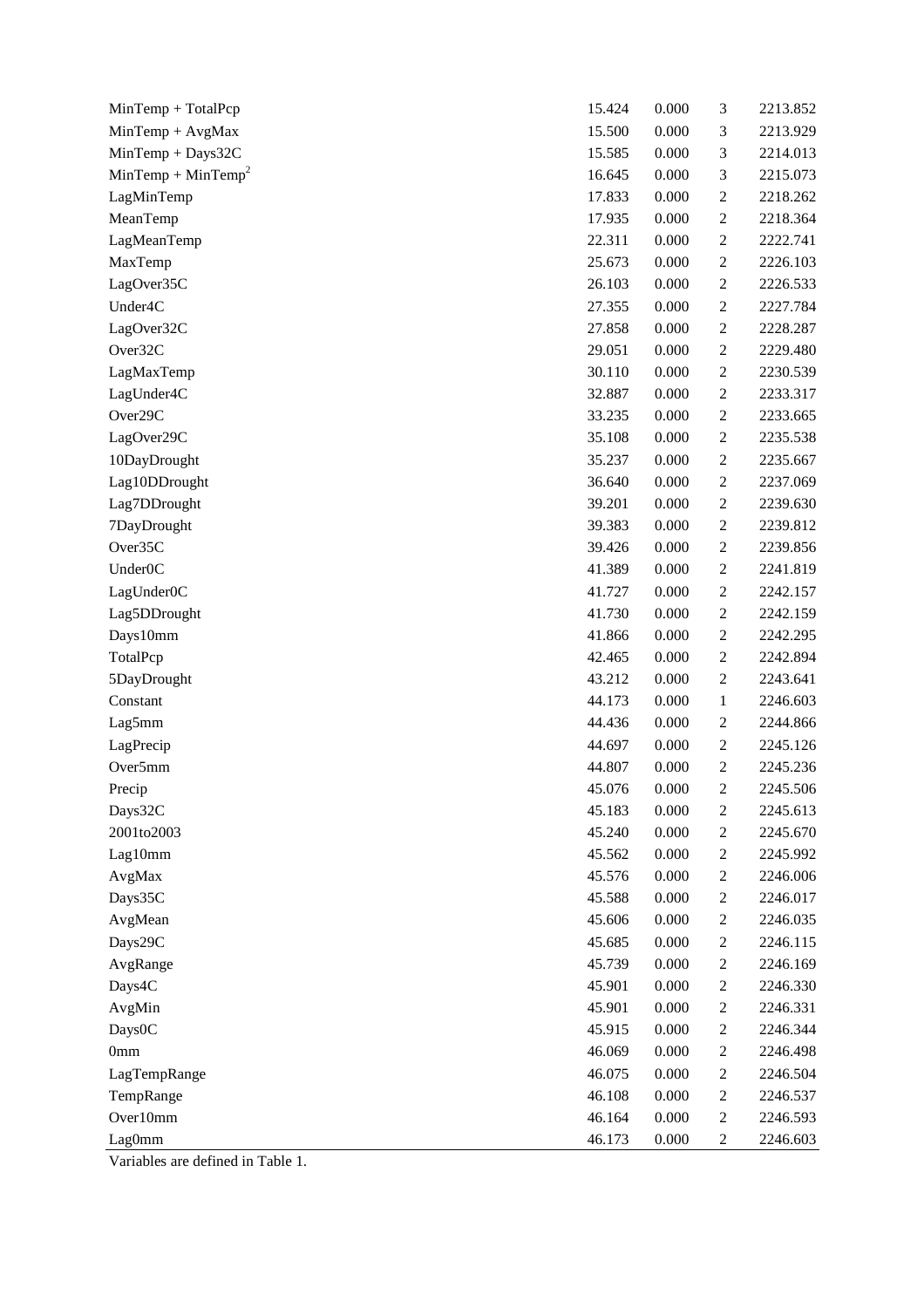| Model                                               | Variable          | $\beta$ Estimate $\pm$ SE | 95% CI              |
|-----------------------------------------------------|-------------------|---------------------------|---------------------|
| $Time + 10$ DayDrought + MaxTemp                    |                   |                           |                     |
|                                                     | Time              | $-0.012 \pm 0.003$        | $(-0.019, -0.005)$  |
|                                                     | 10DayDrought      | $0.498 \pm 0.161$         | (0.182, 0.814)      |
|                                                     | MaxTemp           | $-0.031\pm0.013$          | $(-0.056, -0.006)$  |
|                                                     | Intercept         | $4.276 \pm 0.293$         | (3.703, 4.850)      |
| $Time + 10$ DayDrought + MaxTemp + TotalPcp         |                   |                           |                     |
|                                                     | Time              | $-0.011 \pm 0.003$        | $(-0.018, -0.005)$  |
|                                                     | 10DayDrought      | $0.467 \pm 0.163$         | (0.148, 0.785)      |
|                                                     | MaxTemp           | $-0.034 \pm 0.013$        | $(-0.059, -0.009)$  |
|                                                     | TotalPcp          | $-0.002 \pm 0.001$        | $(-0.005, 0.001)$   |
|                                                     | Intercept         | $4.499 \pm 0.338$         | (3.836, 5.162)      |
| $Time + 10$ DayDrought + MaxTemp + Days10mm         |                   |                           |                     |
|                                                     | Time              | $-0.012 \pm 0.003$        | $(-0.018, -0.005)$  |
|                                                     | 10DayDrought      | $0.466 \pm 0.164$         | (0.144, 0.787)      |
|                                                     | MaxTemp           | $-0.032 \pm 0.013$        | $(-0.057, -0.007)$  |
|                                                     | Days10mm          | $-0.030 \pm 0.029$        | $(-0.087, 0.027)$   |
|                                                     | Intercept         | $4.368 \pm 0.307$         | (3.765, 4.970)      |
| $Time + Time2 + 10DayDropught + LagOver35C$         |                   |                           |                     |
|                                                     | Time              | $-0.032 \pm 0.014$        | $(-0.059, -0.005)$  |
|                                                     | Time <sup>2</sup> | $0.0002 \pm 0.0001$       | $(-0.0001, 0.0005)$ |
|                                                     | 10DayDrought      | $0.420 \pm 0.159$         | (0.108, 0.731)      |
|                                                     | LagOver35C        | $-0.635 \pm 0.239$        | $(-1.102, -0.167)$  |
|                                                     | Intercept         | $3.943 \pm 0.306$         | (3.343, 4.543)      |
| $Time + Time2 + 10DayDropught + MaxTemp$            |                   |                           |                     |
|                                                     | Time              | $-0.024 \pm 0.014$        | $(-0.052, 0.004)$   |
|                                                     | Time <sup>2</sup> | $0.0001 \pm 0.0001$       | $(-0.0002, 0.0004)$ |
|                                                     | 10DayDrought      | $0.475 \pm 0.163$         | (0.155, 0.795)      |
|                                                     | MaxTemp           | $-0.030 \pm 0.013$        | $(-0.055, -0.005)$  |
|                                                     | Intercept         | $4.487 \pm 0.382$         | (3.739, 5.235)      |
| Time + 10DayDrought + LagOver35C                    |                   |                           |                     |
|                                                     | Time              | $-0.013 \pm 0.003$        | $(-0.020, -0.007)$  |
|                                                     | 10DayDrought      | $0.449 \pm 0.158$         | (0.139, 0.759)      |
|                                                     | LagOver35C        | $-0.598 \pm 0.243$        | $(-1.073, -0.122)$  |
|                                                     | Intercept         | $3.553 \pm 0.141$         | (3.277, 3.829)      |
| $Time + Time2 + 10DayDropught + MaxTemp + TotalPop$ |                   |                           |                     |
|                                                     | Time              | $-0.022 \pm 0.014$        | $(-0.050, 0.005)$   |
|                                                     | Time <sup>2</sup> | $0.0001 \pm 0.0001$       | $(-0.0002, 0.0004)$ |
|                                                     | 10DayDrought      | $0.448 \pm 0.164$         | (0.126, 0.769)      |
|                                                     | MaxTemp           | $-0.033 \pm 0.013$        | $(-0.058, -0.008)$  |
|                                                     | TotalPcp          | $-0.002\pm0.001$          | $(-0.005, 0.001)$   |
|                                                     | Intercept         | $4.689\pm0.415$           | (3.877, 5.502)      |
|                                                     |                   |                           |                     |

**APPENDIX 2.** Coefficient estimates used to calculate the logit of daily nest survival probability for models with ∆AICc ≤ 2 and weights  $\geq$  0.05. Weights for these models total 0.753.